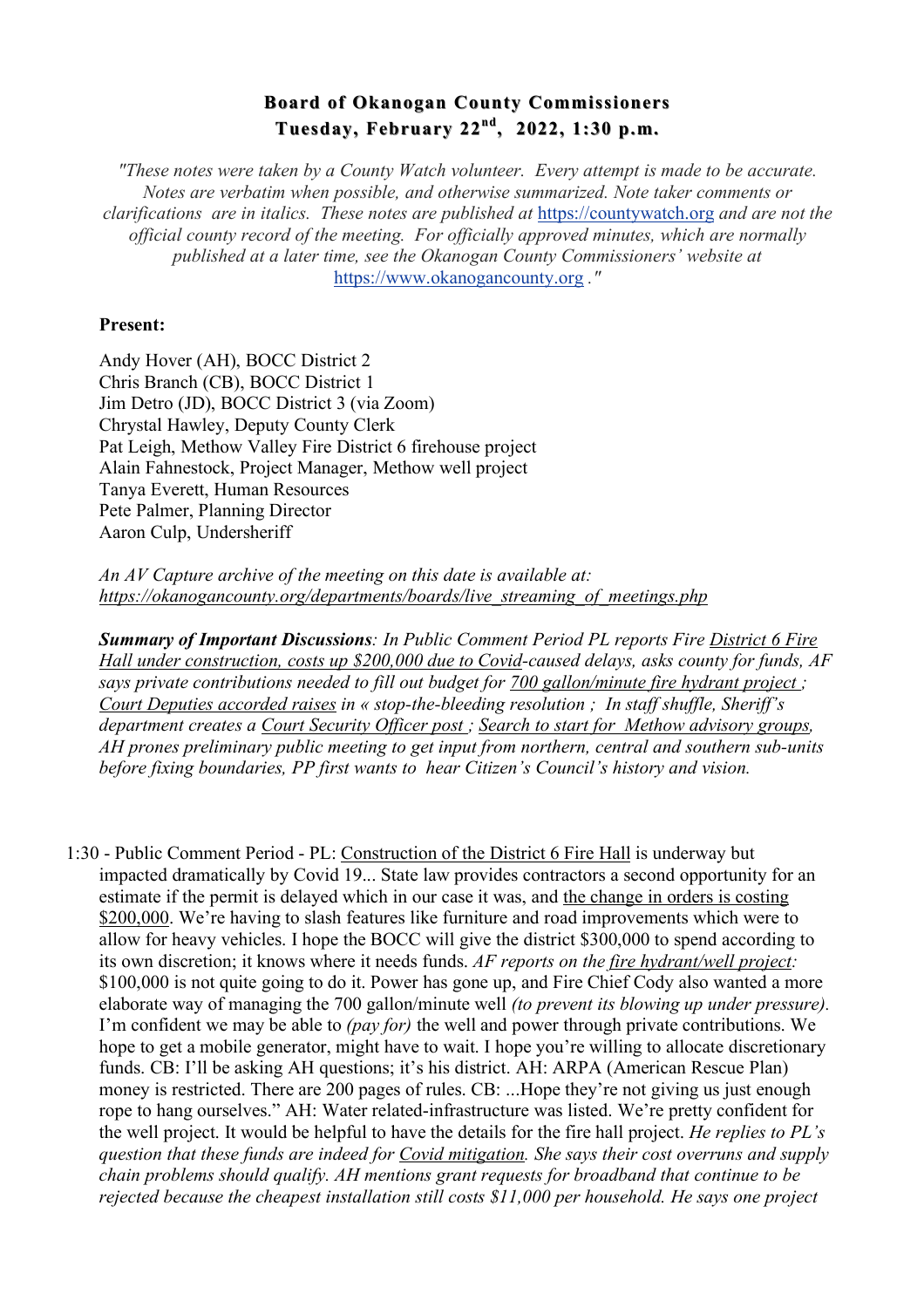*ranked by the (State?) Infrastructure Committee is updating the waterline on the Winthrop Bridge at Mazama. He thanks PL and AF for their comments.*

- 2:01 Human Resources report TE: We're keeping the integrity of the salary charts that the BOCC just fixed but the Chief Criminal and Civil Court Deputies would get raises. *When JD asks if that could make the difference in their staffing problems AH says this way employees tempted to leave for higher salaries may change their minds and stay. (But): As "Budget Guru"* you're not going to get full approval from me. ...If we do a good job of "commissioning", people will want to move here. JD: I visit with people, get my ear to the ground. People are tired of what's going on in big cities. AH: Public safety–we have to keep it up. ...*(As for)* the number of police deputies, if we hired two new ones, it would take almost all our increase in revenues. People don't like having services cut. *They pass Resolution 030-2022 re-qualifying positions within the Prosecutor's office. CB calls it the "stop-the-bleeding resolution".*
- 2:16 *They move to hold an executive session to discuss Prosecutor's office questions with TE.*
- 2:30 *(Parts are inaudible due to sound cutting in and out.)* AC: We're creating a new classification, a security officer with three levels. It could be a former corrections employee with experience in interpersonal and de-escalation techniques... This helps put a dedicated employee in that position, 8 to 5, Monday through Friday in court proceedings like contested custody trials and jury trials, coordinating with court staff. *JD asks if he's heard of the new 12 gauge projectile, "air spray" that can disable at 30 yards. AC says he knows something similar, a pepper gun ten times stronger than OC spray, with no vapors. Gets back to the reclassification issue:* Entry level would get a little less than a corrections officer. It would take the place of an existing position. The levels 2 and 3 would be in case we don't have one with the requisite experience. It could be a security guard. We're targeting people with a past history in corrections. *CB and JD think it's a good idea. AH agrees to look it over before discussing it with the union.*
- 2:58 *(Sound problems) CH talks about Cannabis permit applications. This could have something to do with the hearing on the moratorium set for February 28th.*
- 3:00 PP: I have a map of sensitive areas, four units in the Methow. *AH questions a north-south line, says it doesn't go down far enough in former sub-area D. PP will get it extended.* PP: I don't know if you want those three units or– AH: There's three districts. Sub-unit A north of Winthrop, the second is central, Winthrop and Twisp to Carlton, and the third goes from Carlton to the end of the valley. ...*(Concerning advisory groups)* we could have folks from the whole planning unit, a mix... We're going to have to do a better job. Going to have to have a group of people. CB: Have people tell us the general parameters *(inaudible)*. PP: It would take a lot of pressure off of the staff here. I'm requesting applications *(for the advisory group)*, asking why they're interested, their experience, if they're committed to regular meetings. CB: Also, how they feel about collaboration. AH: before you get the verbiage right, kick it around with the folks up there. The More Completely Planned Area is the the whole thing. Do we want to change the boundaries. PP: Have to look at the Comp Plan. It says the boundaries are determined by the BOCC. AH: I'd say have a public meeting. CB: ...Show what we have existing before you talk about boundaries, before you make any changes. AH: Next meeting let's get the fine points, fix a time when people can make it. PP: On our agenda or the BOCC? CB: The meeting should be in the Methow... There's also a bill about having meetings outside the county seat. PP: Prior to coming back I would like to talk to Lorah *(Super, Methow Valley Citizens Council)*, get their history and vision. CB: That's groundwork. I'd encourage it.
- 3:27 *A difficult-to-follow discussion refers to a banquet, a funeral, the ball being in someone else's*